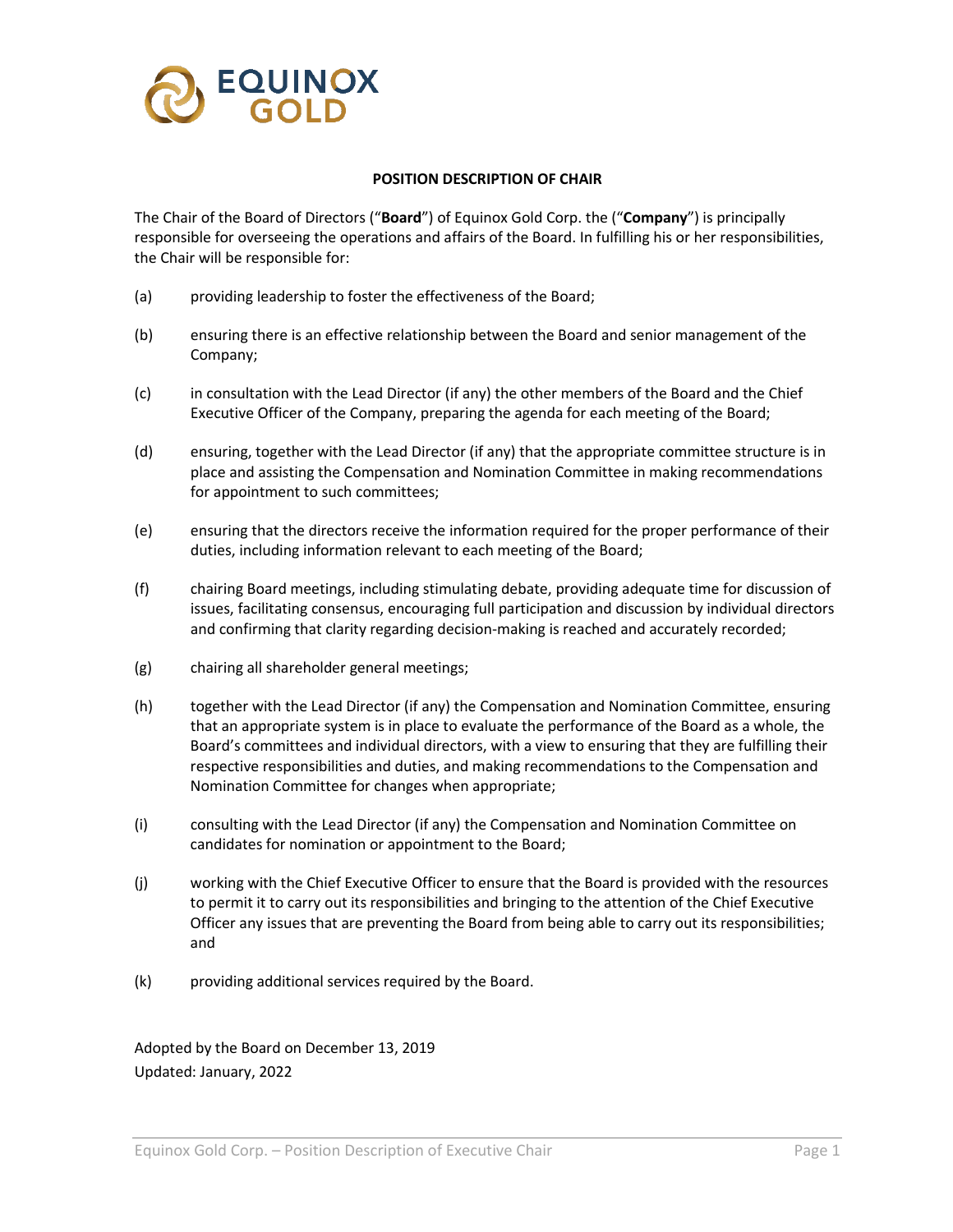

## **POSITION DESCRIPTION OF COMMITTEE CHAIR (Applicable to all Committees)**

A committee chair is principally responsible for overseeing the operations and affairs of his or her particular committee. In fulfilling his or her responsibilities, the chair will be responsible for:

- (a) providing leadership to foster the effectiveness of the committee;
- (b) ensuring there is an effective relationship between the Board of Directors (**"Board"**) of Equinox Gold Corp. ("**Company**") and the committee;
- (c) ensuring that the appropriate mandate for the committee is in effect and assisting the Compensation and Nomination Committee, if applicable, in making recommendations for amendments to the mandate;
- (d) in consultation with the other members of the committee, preparing the agenda for each meeting of the committee;
- (e) ensuring that all committee members receive the information required for the proper performance of their duties, including information relevant to each meeting of the committee;
- (f) chairing committee meetings, including stimulating debate, providing adequate time for discussion of issues, facilitating consensus, encouraging full participation and discussion by individual members and confirming that clarity regarding decision-making is reached and accurately recorded;
- (g) together with the Compensation and Nomination Committee, if applicable, ensuring that an appropriate system is in place to evaluate the performance of the committee as a whole and the committee's individual members, and making recommendations to the Compensation and Nomination Committee for changes when appropriate;
- (h) working with the Chief Executive Officer to ensure that the committee is provided with the resources to permit it to carry out its responsibilities and bringing to the attention of the Chief Executive Officer any issues that are preventing the committee from being able to carry out its responsibilities; and
- (i) providing additional services required by the Board and the committee.

Adopted by the Board on December 13, 2019 Updated: January, 2022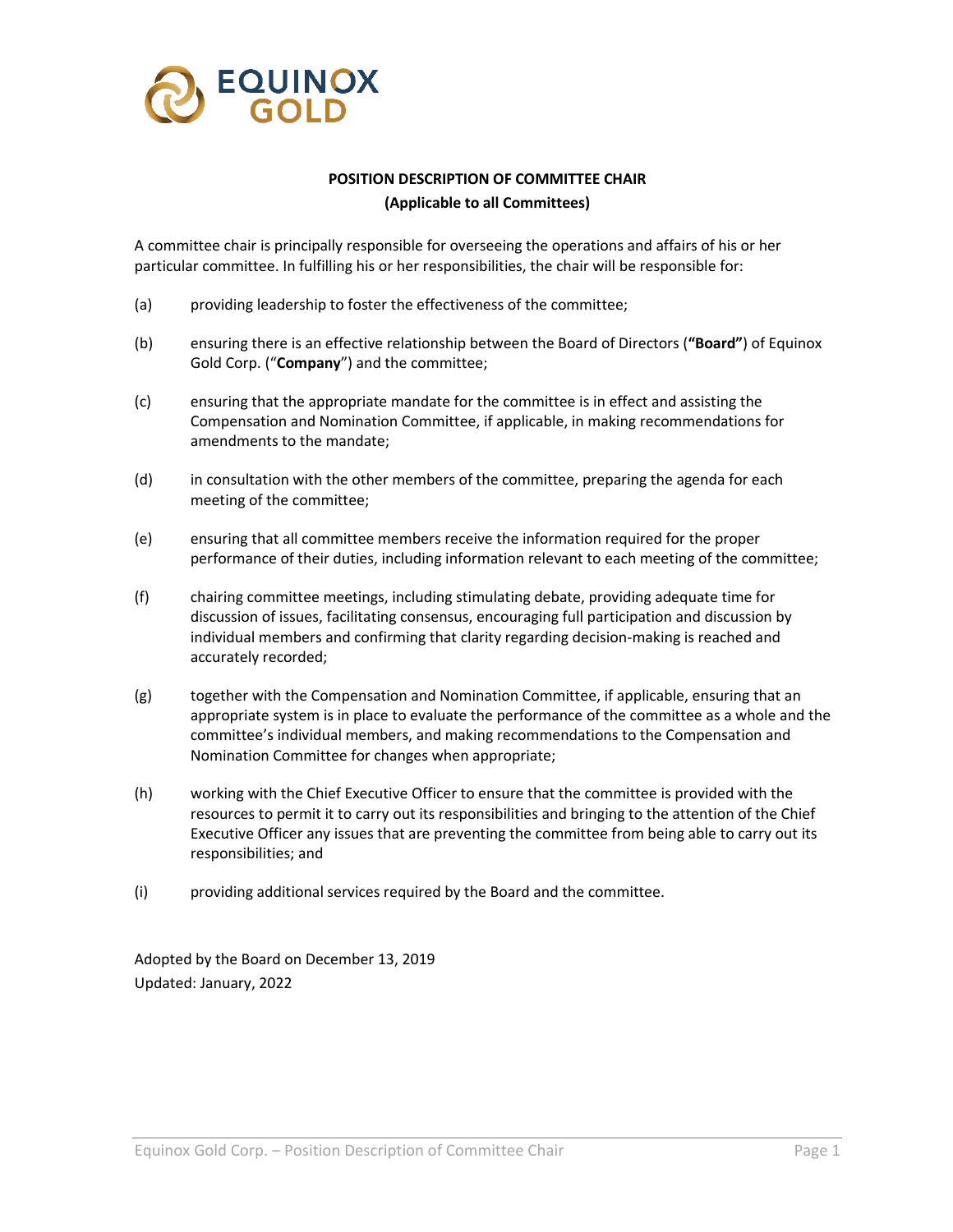

## **POSITION DESCRIPTION OF LEAD DIRECTOR**

A Lead Director, who shall be independent (as defined in National Policy 58-201 *Corporate Governance*  Guideline, as may be amended from time to time), will be required in the event that the Chair of the Board of Directors ("**Board**") of Equinox Gold Corp. ("**Company**") is not independent. In this circumstance, the Lead Director will be responsible for:

- (a) providing leadership to ensure that the Board functions independently of management of the Company and other non-independent directors;
- (b) providing leadership to foster the effectiveness of the Board;
- (c) working with the Chair to ensure that the appropriate committee structure is in place and assisting the Compensation and Nomination Committee in making recommendations for appointment to such committees;
- (d) working with the Chair, suggesting items of importance for consideration on the agenda for each meeting of the Board;
- (e) in the absence of the Chair, chairing Board meetings, including stimulating debate, providing adequate time for discussion of issues, facilitating consensus, encouraging full participation and discussion by individual directors and confirming that clarity regarding decision-making is reached and accurately recorded;
- (f) as may be required from time to time, consulting and meeting with any or all of the independent directors, at the discretion of either party and with or without the attendance of the Chair, and representing such directors in discussions with management of the Company on corporate governance issues and other matters;
- (g) providing recommendations and advice to the Compensation and Nomination Committee on candidates for nomination or appointment to the Board;
- (h) recommending, where necessary, the holding of special meetings of the Board;
- (i) working with the Chair and the Chief Executive Officer to ensure that the Board is provided with the resources to permit it to carry out its responsibilities and bringing to the attention of the Chair and the Chief Executive Officer any issues that are preventing the Board from being able to carry out its responsibilities; and
- (j) providing additional services required by the Board.

Adopted by the Board on December 13, 2019